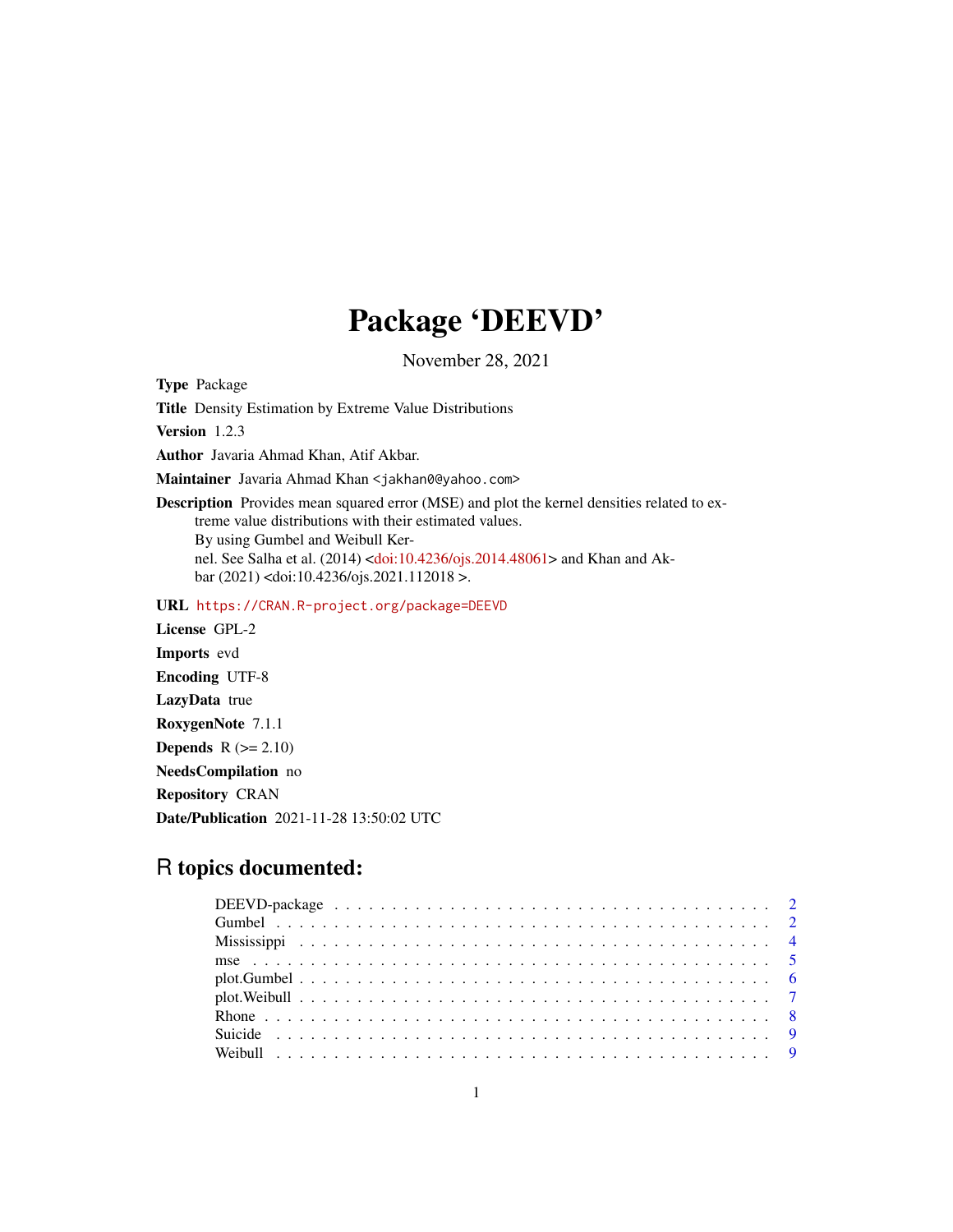#### <span id="page-1-0"></span>**Index** [12](#page-11-0)

DEEVD-package *DEEVD*

#### Description

Two extreme value distributions; Weibull and Gumbel kernel related functions are presented. [Weibull](#page-8-1) and [Gumbel](#page-1-1) present estimated values and plot. Weibull and plot. Gumbel plot the densities. While mean squared error can be calculated by using [mse](#page-4-1). Further, some related data sets are also presented.

#### Details

Density Estimation by Extreme Value Distributions

#### Author(s)

Javaria Ahmad Khan, Atif Akbar.

#### References

- Salha, R. B., El Shekh Ahmed, H. I., & Alhoubi, I. M. 2014. Hazard Rate Function Estimation Using Weibull Kernel. *Open Journal of Statistics* 4 (08), 650-661.
- Khan, J. A., & Akbar, A. 2021. Density Estimation Using Gumbel Kernel Estimator. *Open Journal of Statistics* 11 (2), 319-328.

#### See Also

Useful links:

• <https://CRAN.R-project.org/package=DEEVD>

<span id="page-1-1"></span>Gumbel *Estimate Density Values by Gumbel kernel*

#### Description

The Gumbel kernel is developed by Khan and Akbar (2020). They provided evidence that performance of their proposed is better then Weibull kernel especially when data belongs to family of extreme distributions. Gumbel Kernel is

$$
K_{Gumbel(x,\sqrt{h})}(j) = \frac{1}{\sqrt{h}} exp - \left(\frac{j-x}{\sqrt{h}} + exp\left(\frac{j-x}{\sqrt{h}}\right)\right)
$$

Usage

Gumbel( $x = NULL$ ,  $y$ ,  $k = NULL$ ,  $h = NULL$ )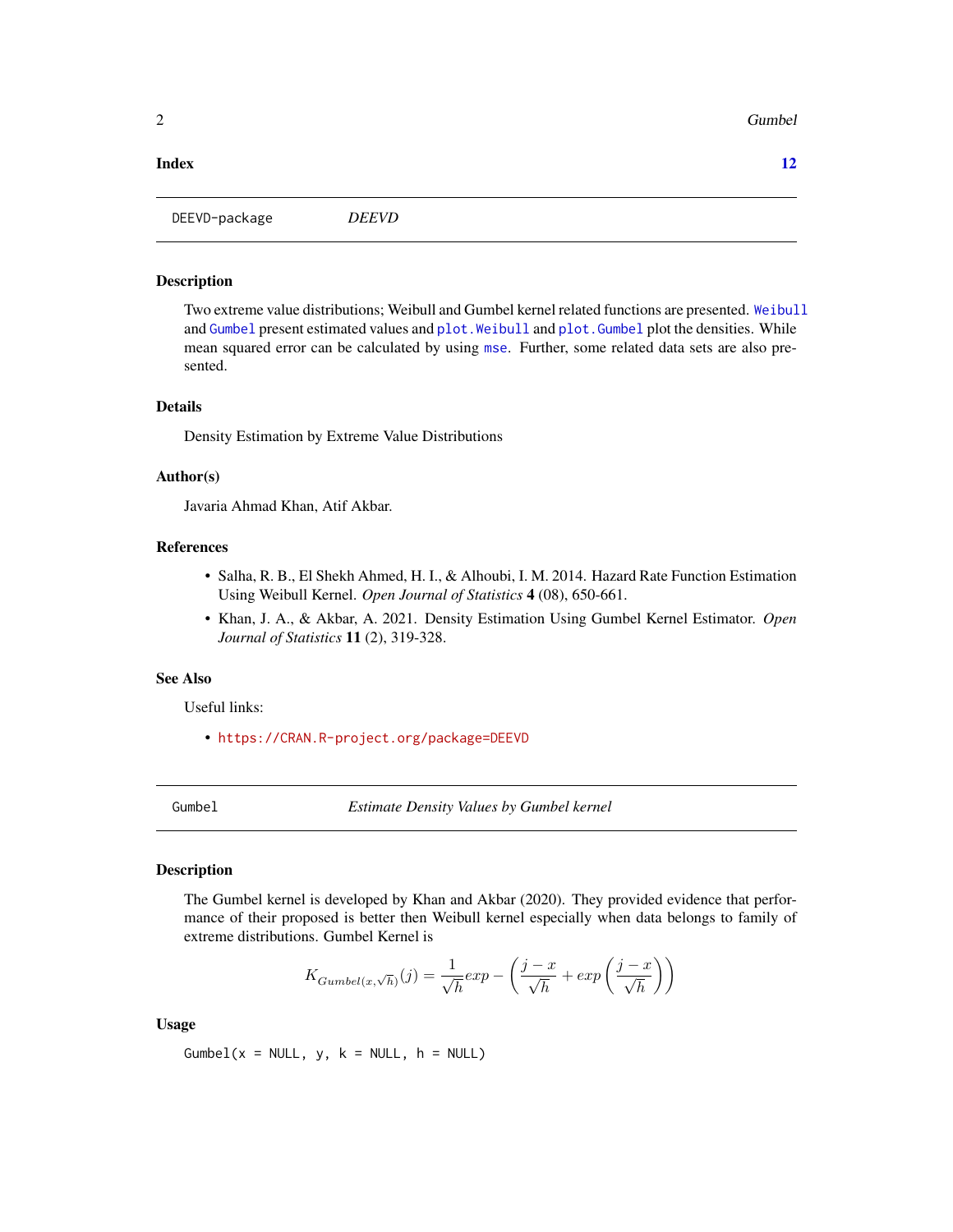#### <span id="page-2-0"></span>Gumbel 3

#### Arguments

| x  | scheme for generating grid points    |
|----|--------------------------------------|
| -V | a numeric vector of positive values. |
| k  | gird points                          |
| h  | the bandwidth                        |

#### Details

In this function, choice of bandwidth, number of grid points and scheme that how these grid points are generated are user based. If any parameter(s) is missing then function used default parameters. But at least  $x$  or  $k$  should be specified otherwise NA will be produced. If  $x$  is missing then function will generate k grid points between minimum and maximum values of vector. Similarly, if k is missing then function consider it same to length of main vector. In case if h is missing then function used normal scale rule bandwidth for non-normal data and described in Silverman (1986).

#### Value

| x            | grid points                 |
|--------------|-----------------------------|
| $\mathbf{y}$ | estimated values of density |

#### Author(s)

Javaria Ahmad Khan, Atif Akbar.

#### References

Khan, J. A., & Akbar, A. 2021. Density Estimation Using Gumbel Kernel Estimator. *Open Journal of Statistics* 11 (2), 319-328.

#### See Also

For other kernel see [Weibull](#page-8-1). To plot the density by using Gumbel kernel [plot.Gumbel](#page-5-1) and to calculate MSE use [mse](#page-4-1).

#### Examples

```
#Data can be simulated or real data
## Number of grid points "k" should be at least equal to the data size.
### If user define the generating scheme of gridpoints than number of gridpoints should
####be equal or greater than "k"
###### otherwise NA will be produced.
y \le - rexp(100, 1)
xx \le -\text{seq}(\min(y) + 0.05, \max(y), \text{length} = 100)h < -2den <- Gumbel(x = xx, y = y, k = 200, h = h)
##If scheme for generating gridpoints is unknown
y \le - rexp(50, 1)
h \leq -3
```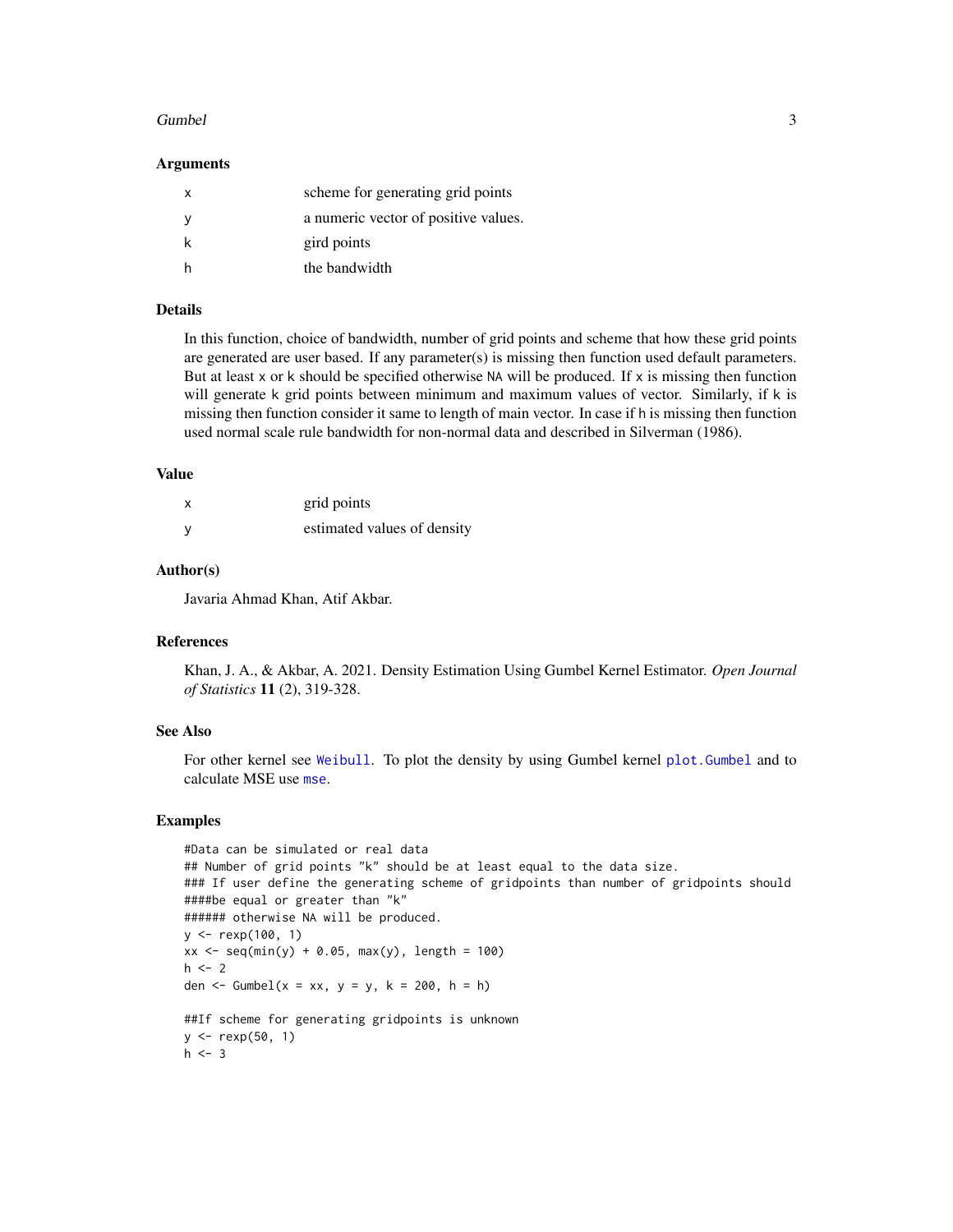```
den \le - Gumbel(y = y, k = 90, h = h)
##If user do not mention the number of grid points
y \le - rexp(23, 1)
xx \le - seq(min(y) + 0.05, max(y), length = 90)
## Not run:
#any bandwidth can be used
require(KernSmooth)
h <- dpik(y) #Direct Plug-In Bandwidth
den \le Gumbel(x = xx, y = y, h = h)
## End(Not run)
#if bandwidth is missing
y <- rexp(100, 1)
xx < - seq(min(y) + 0.05, max(y), length = 100)
den \le Gumbel(x = xx, y = y, k = 90)
```
Mississippi *Flood discharge in per second from Mississippi river*

#### Description

A dataset containing the flood discharge in per second in cubic meter from Mississippi river.

#### Usage

Mississippi

#### Format

A vector with 23 observations

#### References

Gumbel, E. J. 1941. The return period of flood flows. *The Annals of Mathematical Statistics*. 12, 163-190.

<span id="page-3-0"></span>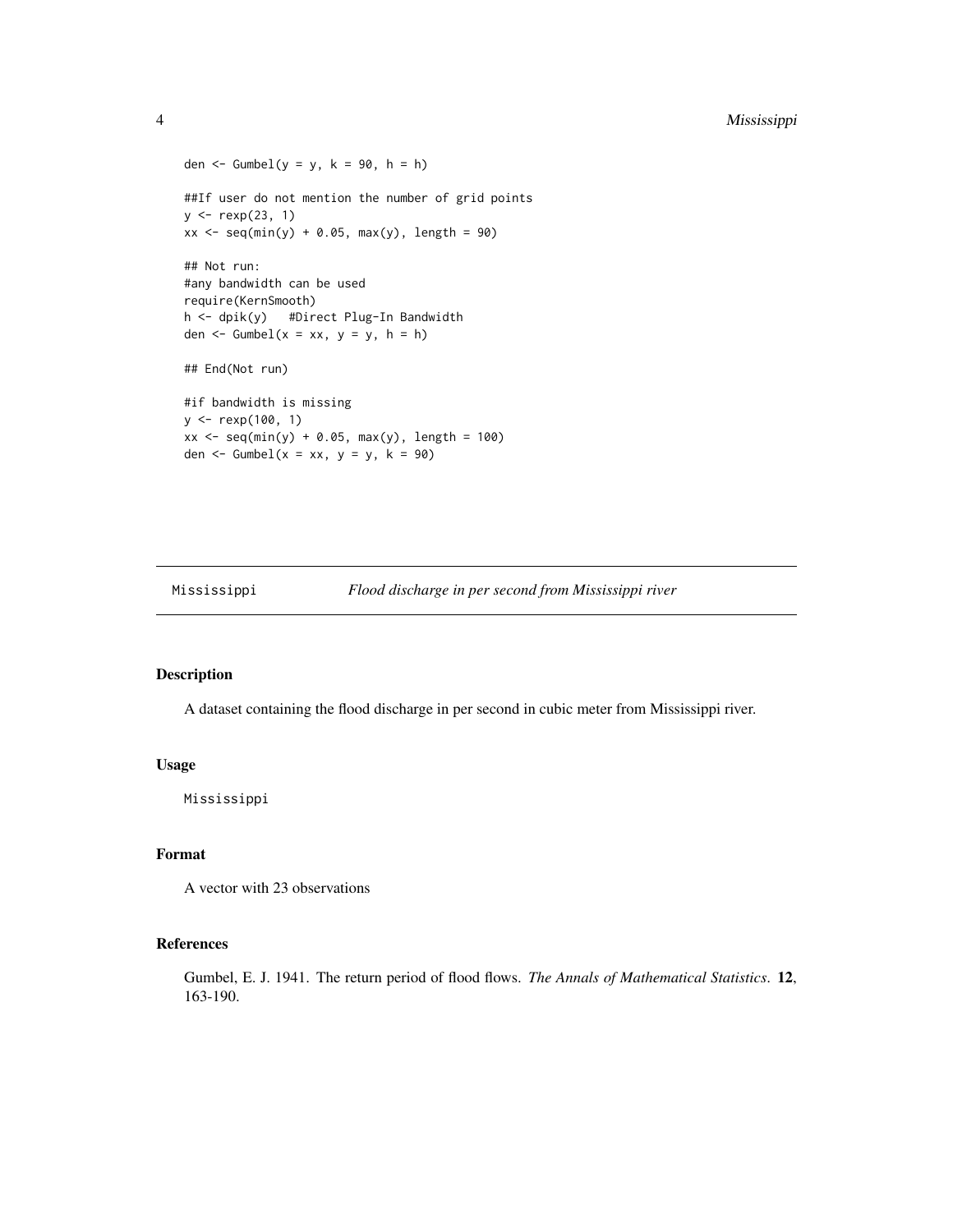<span id="page-4-1"></span>mse *Calculate Mean Square Error( MSE) by using Extreme value distributions*

#### Description

This function calculates the mean squared error (MSE) by using user specified kernel. But distribution of vector should be Exponential, Gamma, Gumbel, Frechet or Weibull. Any other choice of distribution will result NaN. This function is simillar to function mse in DELTD, but here more distributions are available for distribution vector.

#### Usage

mse(kernel, type)

#### Arguments

| kernel | type of kernel which is to be used                                                                                                                                                                                                                                                                                                                                                           |
|--------|----------------------------------------------------------------------------------------------------------------------------------------------------------------------------------------------------------------------------------------------------------------------------------------------------------------------------------------------------------------------------------------------|
| type   | mention distribution of vector. If exponential distribution then use "Exp". If<br>use gamma distribution then type "Gamma". If Gumbel distribution is used with<br>scale=1, then use "Gumbel". If Weibull distribution then use "Weibull". If use<br>Weibull distribution with scale $= 1$ then use "Weibull". If use Frechet distribu-<br>tion with scale=1 and shape=1 then use "Frechet". |
|        |                                                                                                                                                                                                                                                                                                                                                                                              |

#### Value

Mean Squared Error (MSE)

#### Author(s)

Javaria Ahmad Khan, Atif Akbar

#### References

- Salha, R. B., El Shekh Ahmed, H. I., & Alhoubi, I. M. 2014. Hazard Rate Function Estimation Using Weibull Kernel. *Open Journal of Statistics* 4 (08), 650-661.
- Khan, J. A., & Akbar, A. 2021. Density Estimation Using Gumbel Kernel Estimator. *Open Journal of Statistics* 11 (2), 319-328.

#### Examples

```
y <- rexp(100, 1)
xx < - seq(min(y) + 0.05, max(y), length = 500)
h < -2gr \le - Gumbel(x = xx, y = y, k = 200, h = h)
mse(kerne1 = gr, type = "Exp")## if distribution is other than mentioned \code{type} is used then NaN will be produced.
## Not run:
```
<span id="page-4-0"></span>mse 5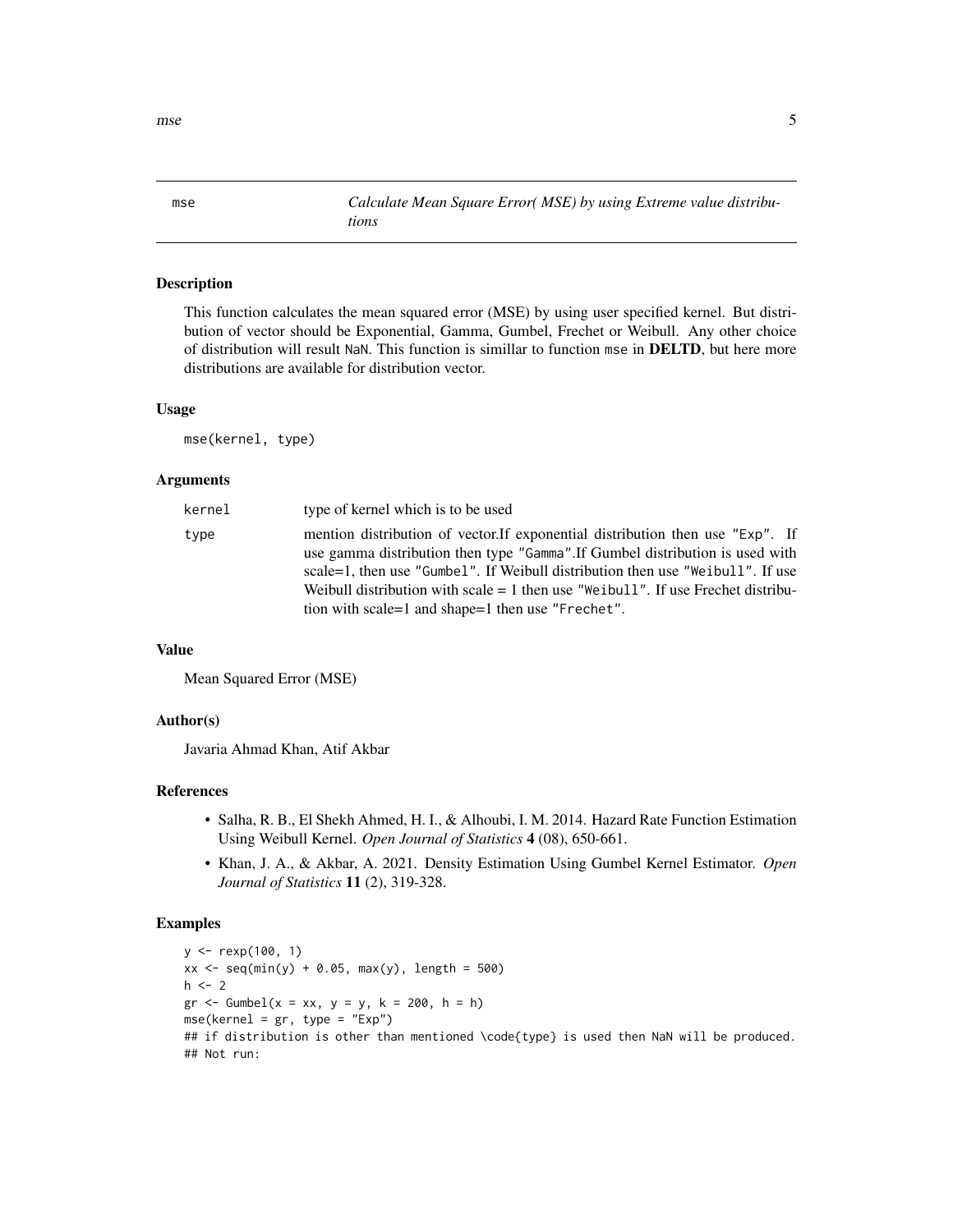```
mse(kernel = gr, type ="Beta")
## End(Not run)
```
<span id="page-5-1"></span>plot.Gumbel *Density Plot by Gumbel kernel*

#### Description

Plot kernel density by using Gumbel Kernel.

#### Usage

## S3 method for class 'Gumbel' plot(x, ...)

#### Arguments

| $\boldsymbol{\mathsf{x}}$ | an object of class "Gumbel"               |
|---------------------------|-------------------------------------------|
| $\cdots$                  | Not presently used in this implementation |

#### Value

nothing

#### Author(s)

Javaria Ahmad Khan, Atif Akbar.

#### References

Khan, J. A., & Akbar, A. 2021. Density Estimation Using Gumbel Kernel Estimator. *Open Journal of Statistics* 11 (2), 319-328.

#### See Also

For Weibull kernel see [plot.Weibull](#page-6-1). To calculate Gumbel estimated values see [Gumbel](#page-1-1) and for MSE [mse](#page-4-1).

#### Examples

```
y \le - rlnorm(100, meanlog = 0, sdlog = 1)
h \le -1.5xx < - seq(min(y) + 0.05, max(y), length = 200)
den <- Gumbel(x = xx, y = y, k = 200, h = h)
plot(den, type = "l")
##other details can also be added
y \le - rlnorm(100, meanlog = 0, sdlog = 1)
```
<span id="page-5-0"></span>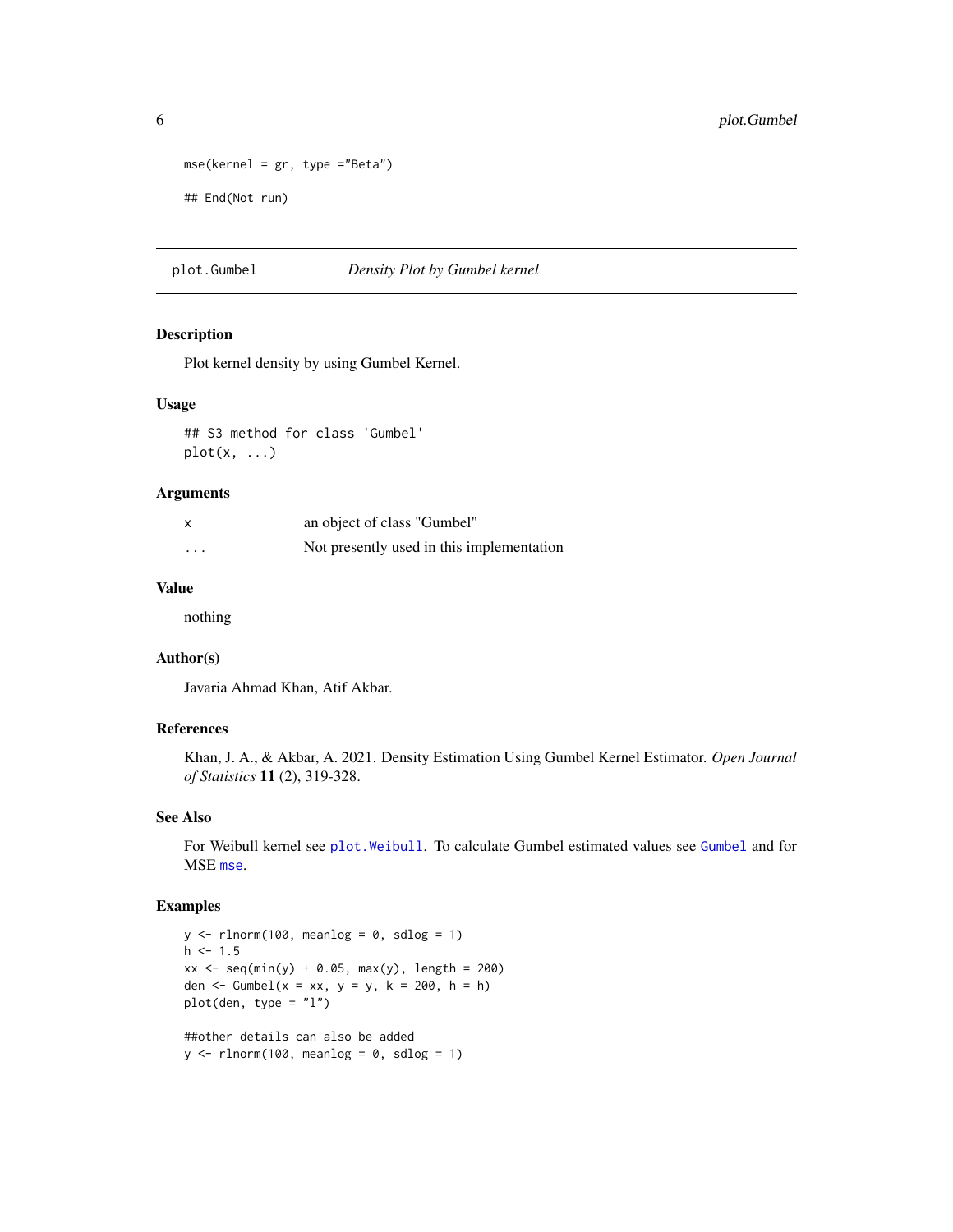#### <span id="page-6-0"></span>plot.Weibull 7

```
grid \leq seq(min(y) + 0.05, max(y), length = 200)
h \le -0.79 \times IQR(y) \times length(y) ^ (-1/5)
gr \leftarrow Gumbel(x = grid, y = y, k = 200, h = h)plot(gr, type = "s", ylab = "Density Function", lty = 1, xlab = "Time")
## To add true density along with estimated
d1 \leq - density(y, bw = h)
lines(d1, type = "p", col = "red")
legend("topright", c("Real Density", "Density by Gumbel Kernel"),
col=c("red", "black"), lty=c(1,2))
```
<span id="page-6-1"></span>plot.Weibull *Density Plot by Weibull kernel*

#### Description

Plot density by using Weibull Kernel.

#### Usage

## S3 method for class 'Weibull'  $plot(x, \ldots)$ 

#### Arguments

| X        | an object of class "Weibull"              |
|----------|-------------------------------------------|
| $\cdots$ | Not presently used in this implementation |

#### Value

nothing

#### Author(s)

Javaria Ahmad Khan, Atif Akbar.

#### References

Salha, R. B., El Shekh Ahmed, H. I., & Alhoubi, I. M. 2014. Hazard Rate Function Estimation Using Weibull Kernel. *Open Journal of Statistics* 4 (08), 650-661.

#### See Also

For Gumbel kernel see [plot.Gumbel](#page-5-1). To calculate Weibull estimated values see [Weibull](#page-8-1) and for MSE use [mse](#page-4-1).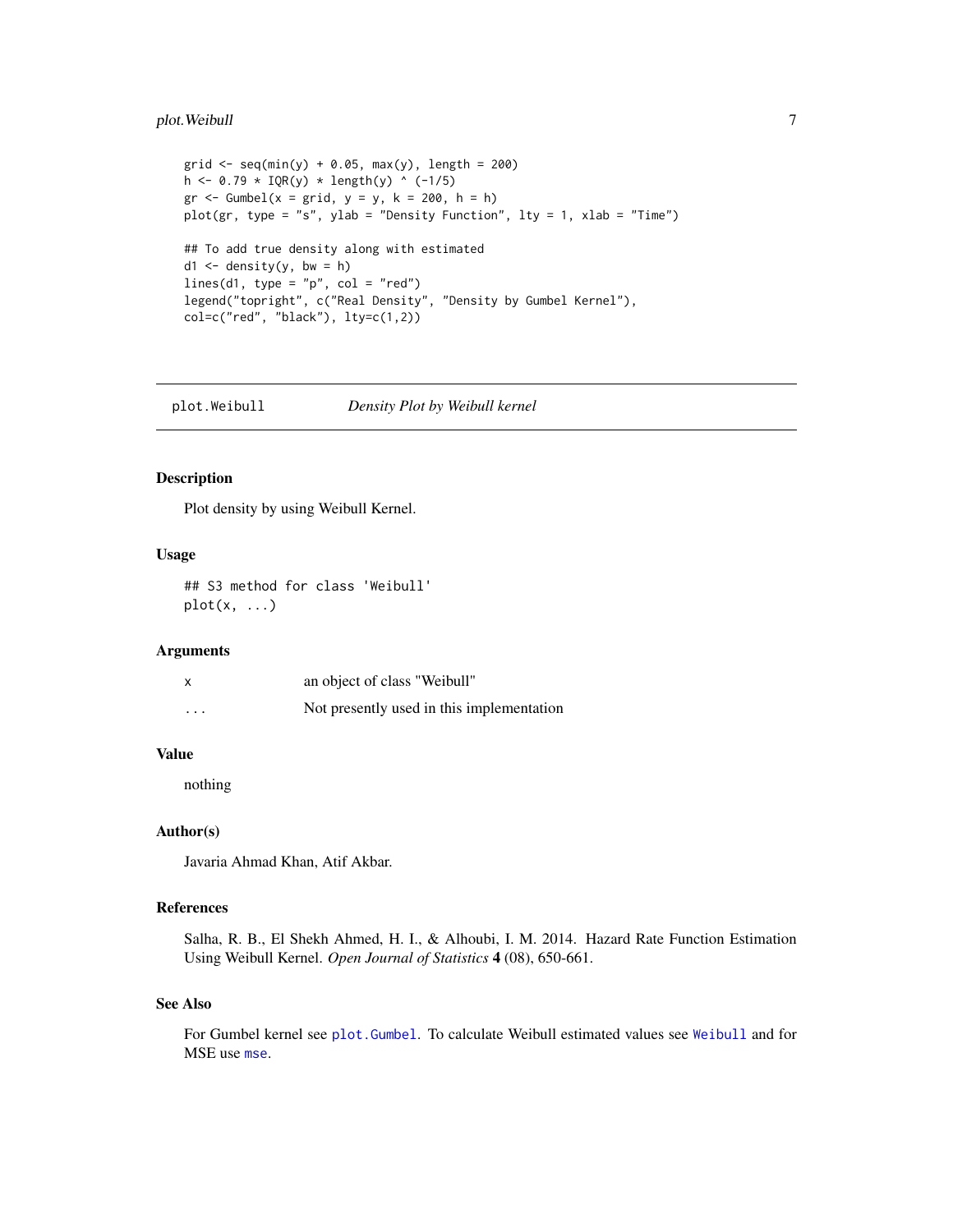#### Examples

```
y \le - rlnorm(100, meanlog = 0, sdlog = 1)
h \le -1.5xx \le - seq(min(y) + 0.05, max(y), length = 200)
den <- Weibull(x = xx, y = y, k = 200, h = h)plot(den, type = "l")
##other details can also be added
y \le - rlnorm(100, meanlog = 0, sdlog = 1)
grid < -seq(min(y) + 0.05, max(y), length = 200)h <- 0.79 * IQR(y) * length(y) ^ (-1/5)
gr <- Weibull(x = grid, y = y, k = 200, h = h)
plot(gr, type = "s", ylab = "Density Function", lty = 1, xlab = "Time")
## To add true density along with estimated
d1 \leq - density(y, bw = h)
lines(d1, type = "p", col = "green")legend("topright", c("Real Density", "Density by Weibull Kernel"),
col=c("green", "black"), lty=c(1,2))
```
Rhone *Flood discharge in per second from Rhone river*

#### Description

A dataset containing the flood discharge in per second in cubic meter from Rhone river.

#### Usage

Rhone

#### Format

A vector with 23 observations

#### References

Gumbel, E. J. 1941. The return period of flood flows. *The Annals of Mathematical Statistics*. 12, 163-190.

<span id="page-7-0"></span>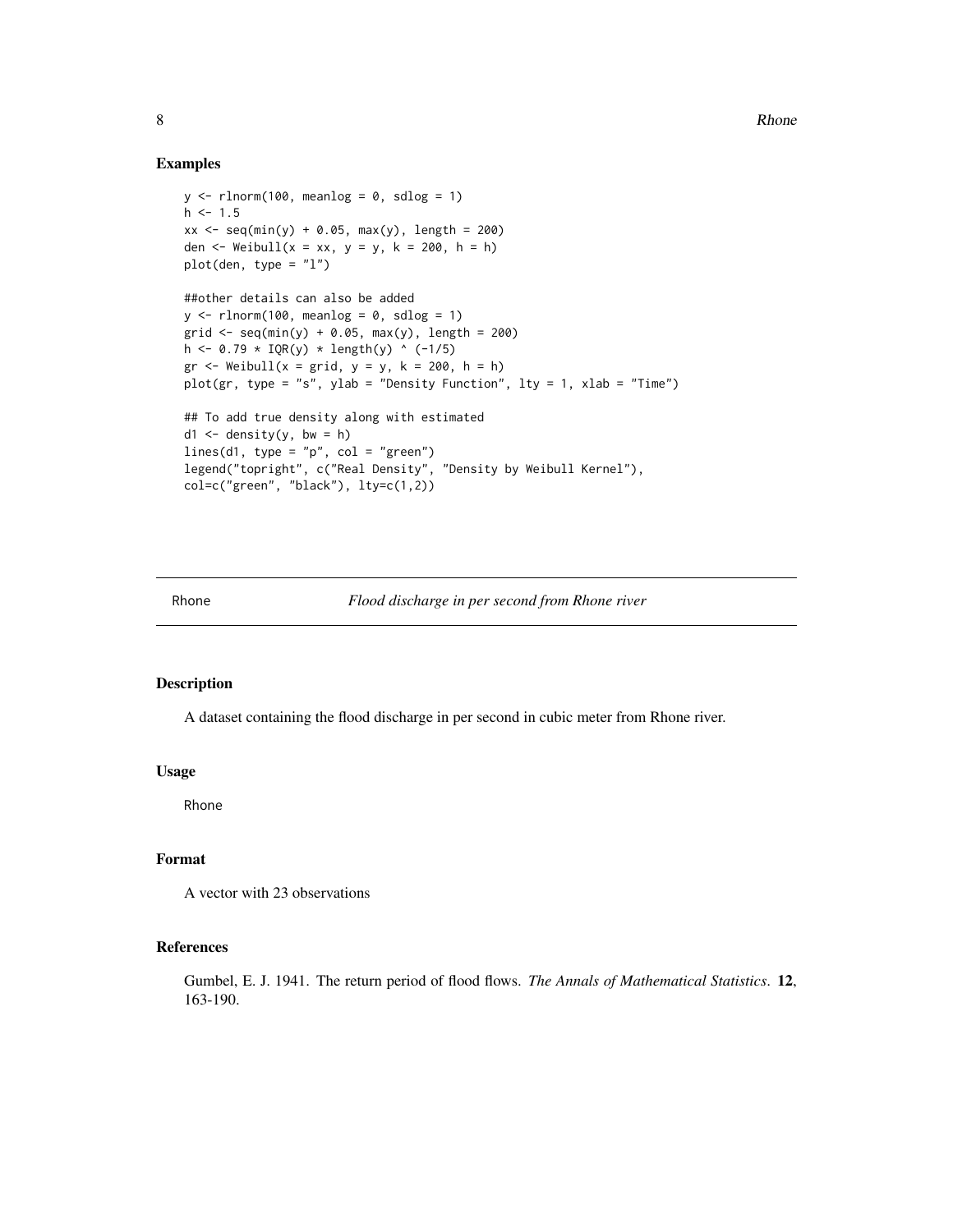<span id="page-8-0"></span>

#### Description

A dataset which contains a length of treatment spells (in days) of control patients in suicide study.

#### Usage

Suicide

#### Format

A vector with 86 observations

#### References

Silverman, B. W. 1986. *Density Estimation*. Chapman & Hall/ CRC, London.

<span id="page-8-1"></span>Weibull *Estimated Density Values by Weibull kernel*

#### Description

The Weibull kernel is developed by Salha et al. (2014). They used it to nonparametric estimation of the probability density function (pdf) and the hazard rate function for independent and identically distributed (iid) data. Weibull Kernel is

$$
K_w\left(x,\frac{1}{h}\right)(t) = \frac{\Gamma(1+h)}{hx} \left[\frac{t\Gamma(1+h)}{x}\right]^{\frac{1}{h}-1} \exp\left(-\left(\frac{t\Gamma(1+h)}{x}\right)^{\frac{1}{h}}\right)
$$

#### Usage

Weibull( $x = NULL$ ,  $y$ ,  $k = NULL$ ,  $h = NULL$ )

#### Arguments

| $\mathsf{x}$ | scheme for generating grid points   |
|--------------|-------------------------------------|
|              | a numeric vector of positive values |
| k            | number of gird points               |
| -h           | the bandwidth                       |

#### Details

see the details in the [Gumbel](#page-1-1)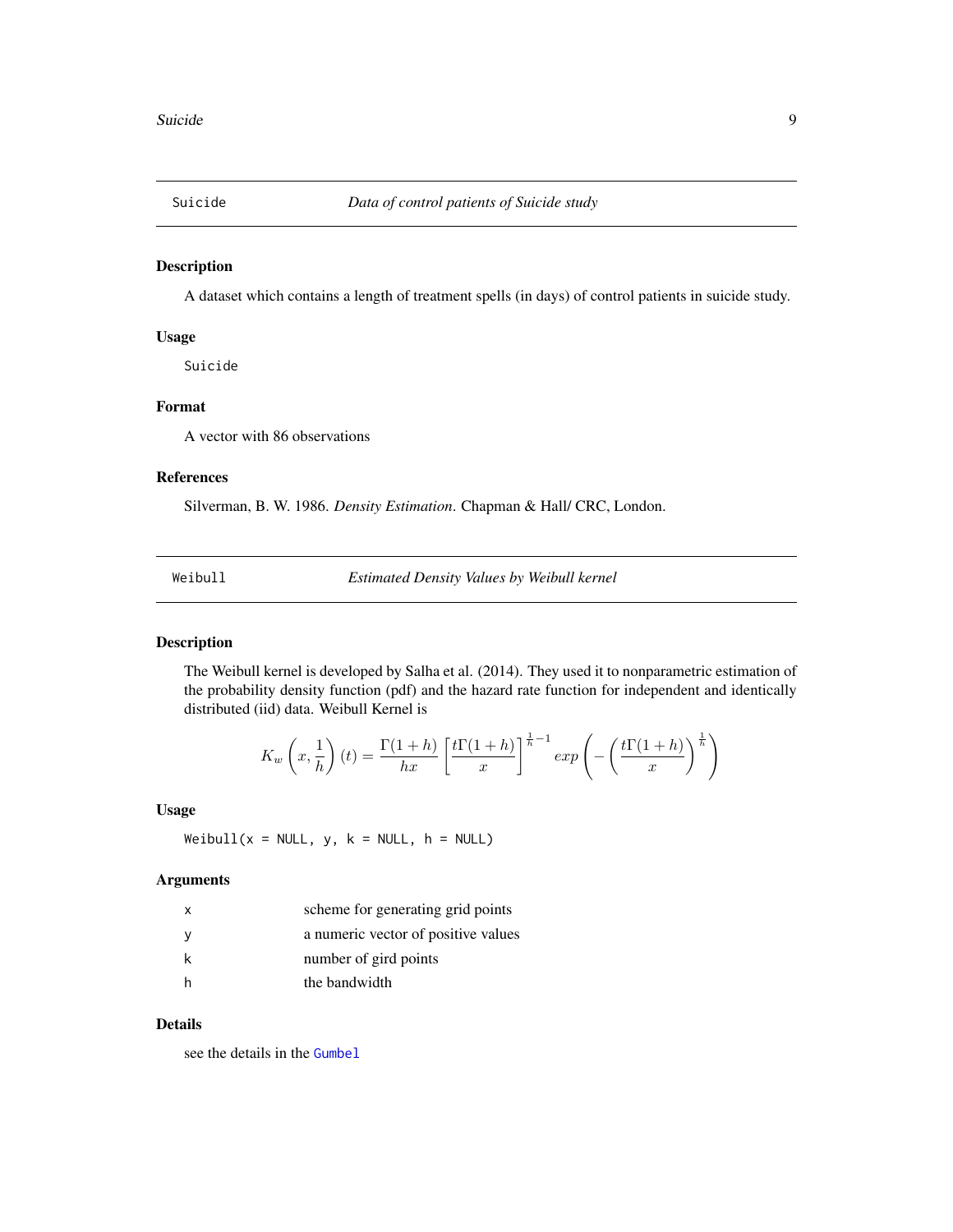<span id="page-9-0"></span>10 Weibull and the contract of the contract of the contract of the contract of the contract of the contract of the contract of the contract of the contract of the contract of the contract of the contract of the contract of

#### Value

| grid points                 |
|-----------------------------|
| estimated values of density |

#### Author(s)

Javaria Ahmad Khan, Atif Akbar.

#### References

Salha, R. B., El Shekh Ahmed, H. I., & Alhoubi, I. M. 2014. Hazard Rate Function Estimation Using Weibull Kernel. *Open Journal of Statistics* 4 (08), 650-661. Silverman, B. W. 1986. *Density Estimation*. Chapman & Hall/ CRC, London.

#### See Also

For [Gumbel](#page-1-1) kernel see Gumbel. To plot its density see plot. Weibull and to calculate MSE [mse](#page-4-1).

#### Examples

```
#Data can be simulated or real data
## Number of grid points "k" should be at least equal to the data size.
### If user define the generating scheme of gridpoints than number of gridpoints should
####be equal or greater than "k"
##### otherwise NA will be produced.
y \le - rexp(100, 1)
xx \le - seq(min(y) + 0.05, max(y), length = 100)
h < -2den \le Weibull(x = xx, y = y, k = 200, h = h)
##If scheme for generating gridpoints is unknown
y \le - rexp(50, 1)
h < -3den \le Weibull(y = y, k = 90, h = h)
##If user do not mention the number of grid points
y \leq - rexp(23, 1)
xx < - seq(min(y) + 0.05, max(y), length = 90)
## Not run:
#any bandwidth can be used
require(KernSmooth)
h \leftarrow dpik(y)
den \le Weibull(x = xx, y = y, h = h)
## End(Not run)
#if bandwidth is missing
y <- rexp(100, 1)
xx \le -\text{seq}(\min(y) + 0.05, \max(y), \text{length} = 100)den \le Weibull(x = xx, y = y, k = 90)
```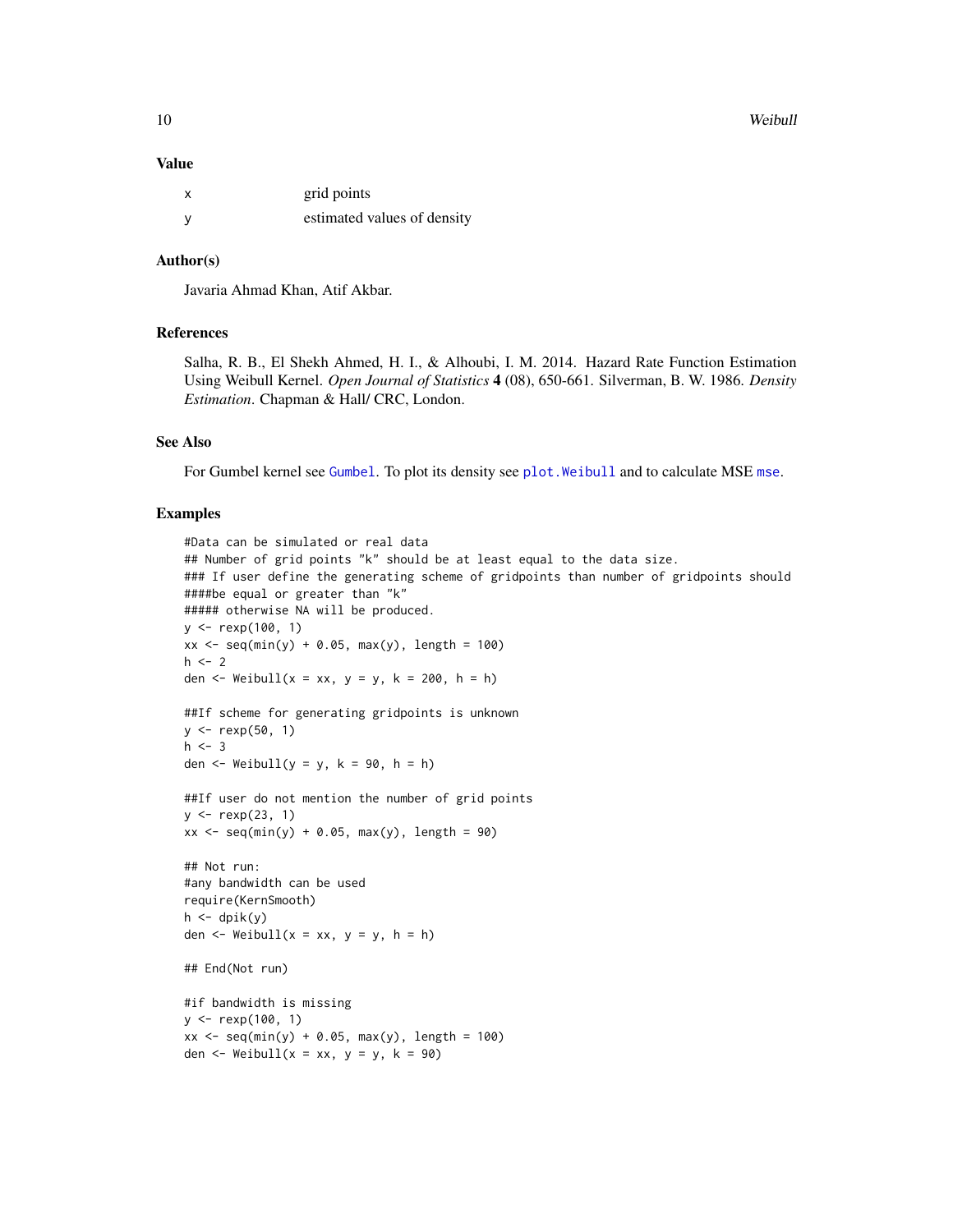Weibull 2012 and 2013 and 2014 and 2013 and 2014 and 2014 and 2014 and 2014 and 2014 and 2014 and 2014 and 201